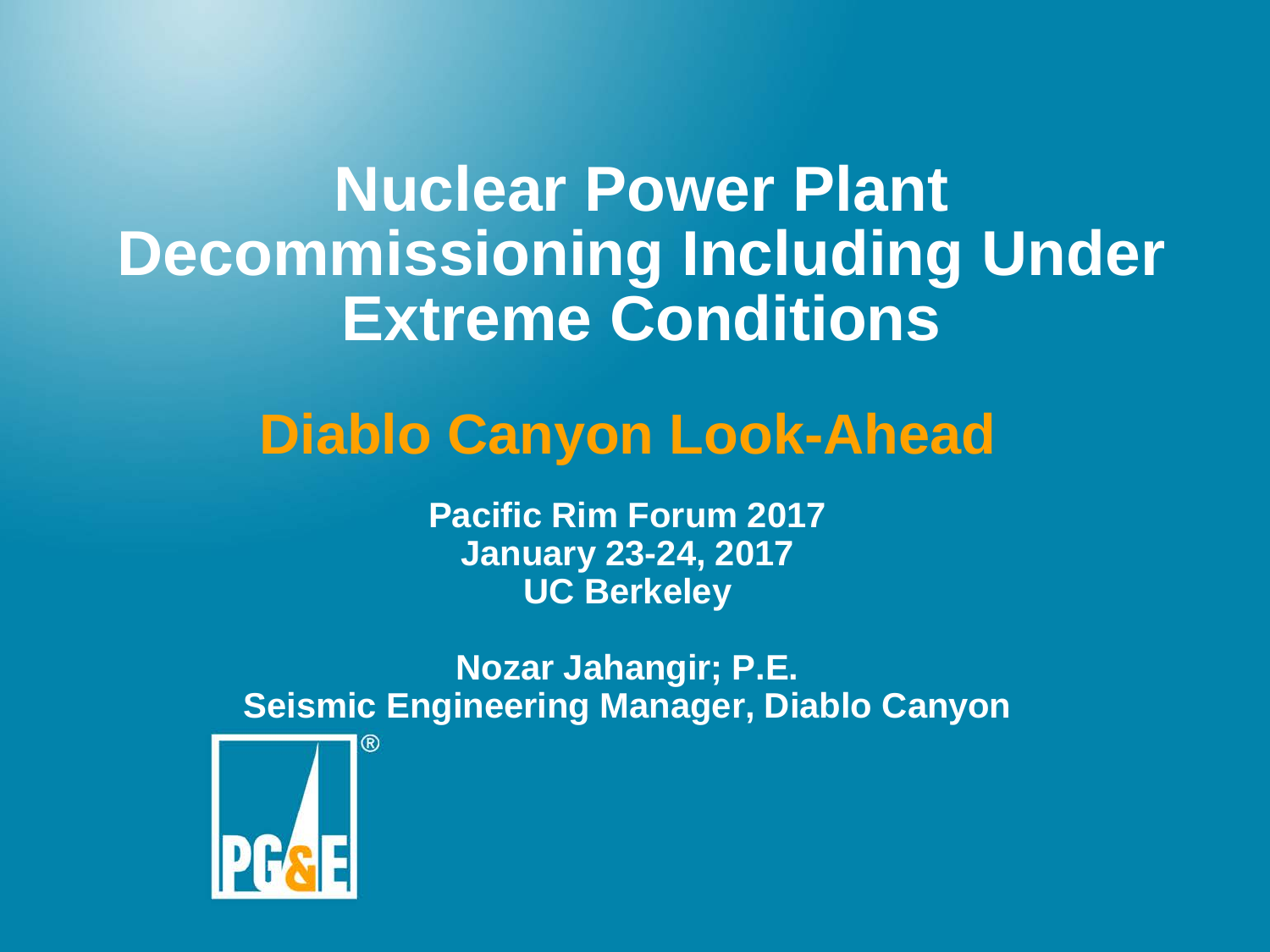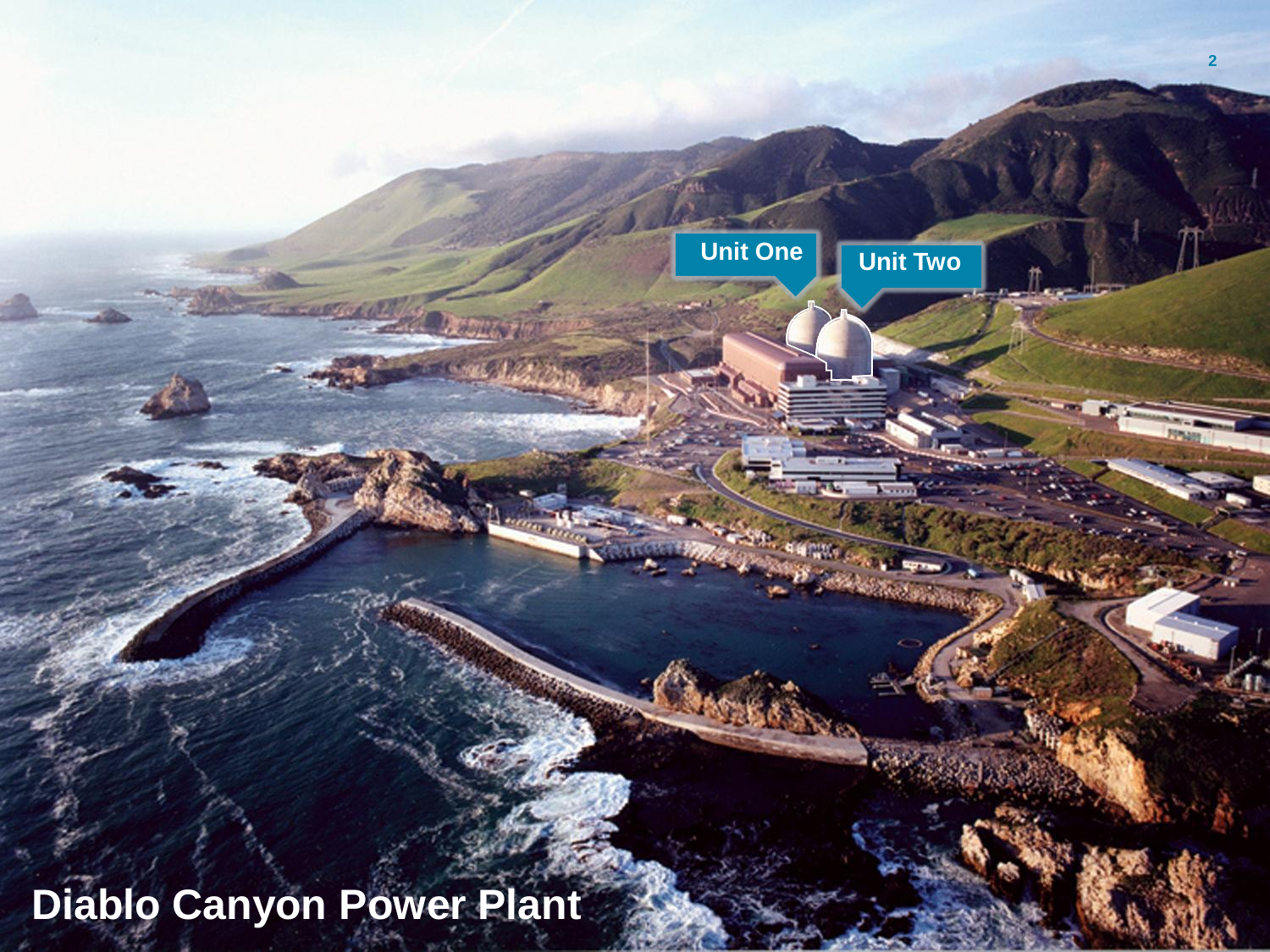



#### Ancillary Buildings

#### Spent Fuel Pool

#### Power Block Structures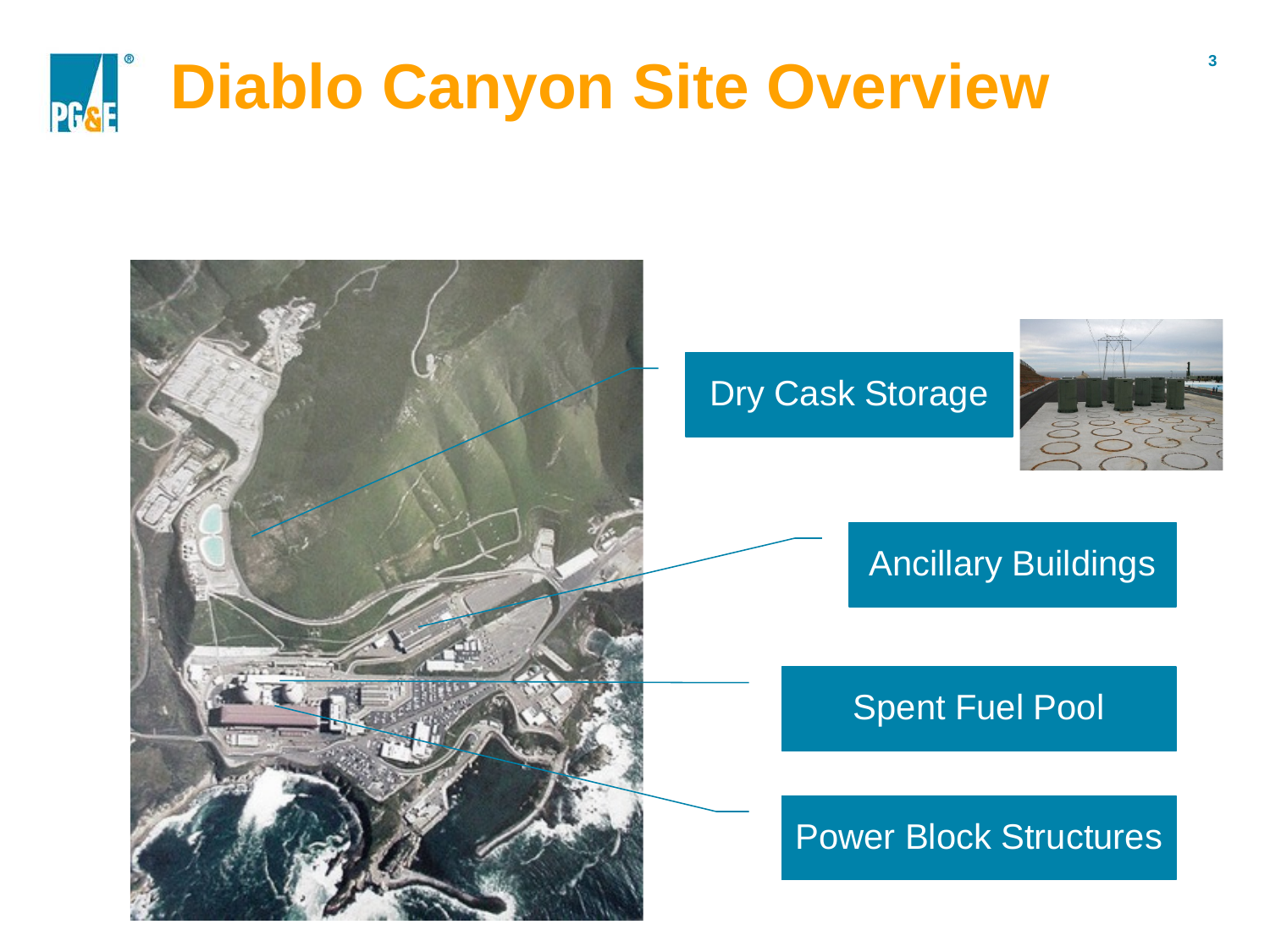# **Original Seismic Design/Licensing**

### **Ground Motion**

**DE: OBE Equivalent = 0.2 g** 

**DDE: SSE Equivalent = 0.4 g**

**HE: Hosgri = 0.75 g** 

**LTSP: Long Term Seismic Program = 0.83 g**



**4**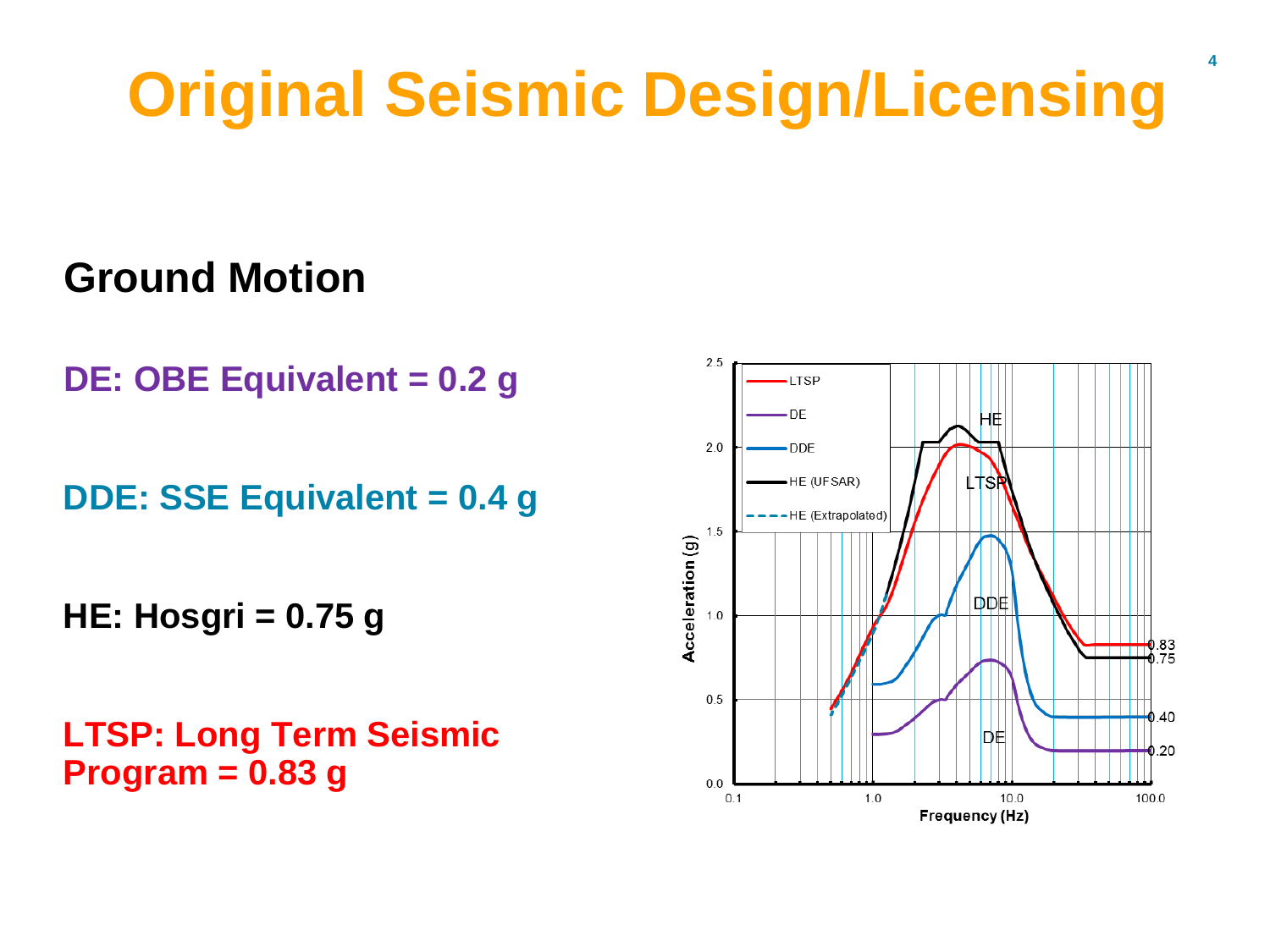# **Decommissioning Overview**

### • **Planning**

- Developing the team, cost estimates, schedule, project execution plans, regulatory submittals…….
- **Plant shutdown**
	- U-1 2024 U-2 2025
- **Fuel transferred to spent fuel pool**
	- Seismic considerations while fuel is cooling in pool
- **Fuel transferred to dry storage**
- **Decommissioning Operations**
	- Remove large components (Logistics)
	- Construct new temporary buildings, shoring, support facilities
	- Demolish buildings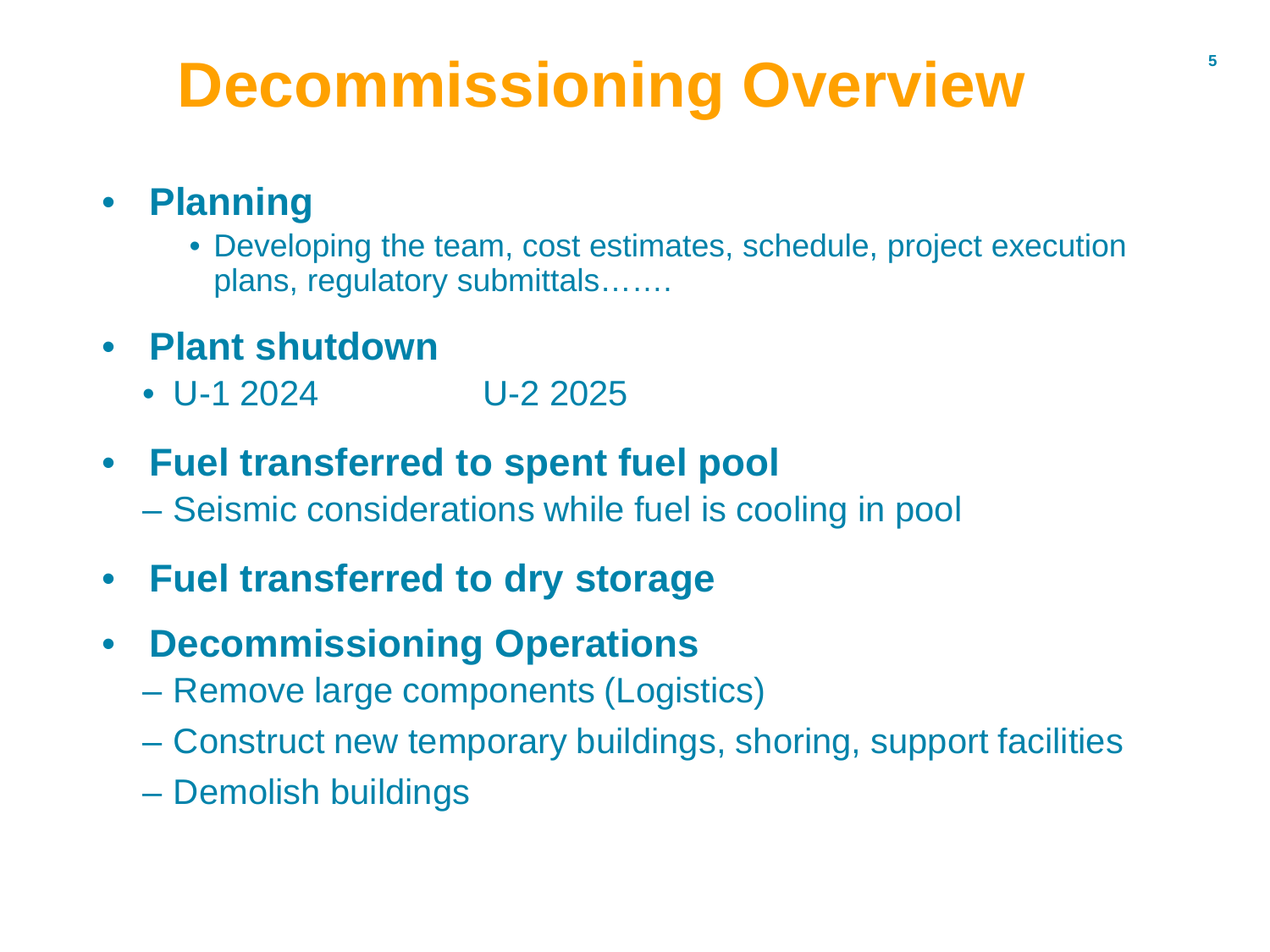## **Changing Site, Changing Requirements**

Seismic Integrity of SFP and Cooling

Original Plant License DE/DDE/Hosgri/LTSP

Demolition, Shoring, New Structures Building Code

**Fuel in reactor -> Fuel in pool -> Fuel in dry storage**